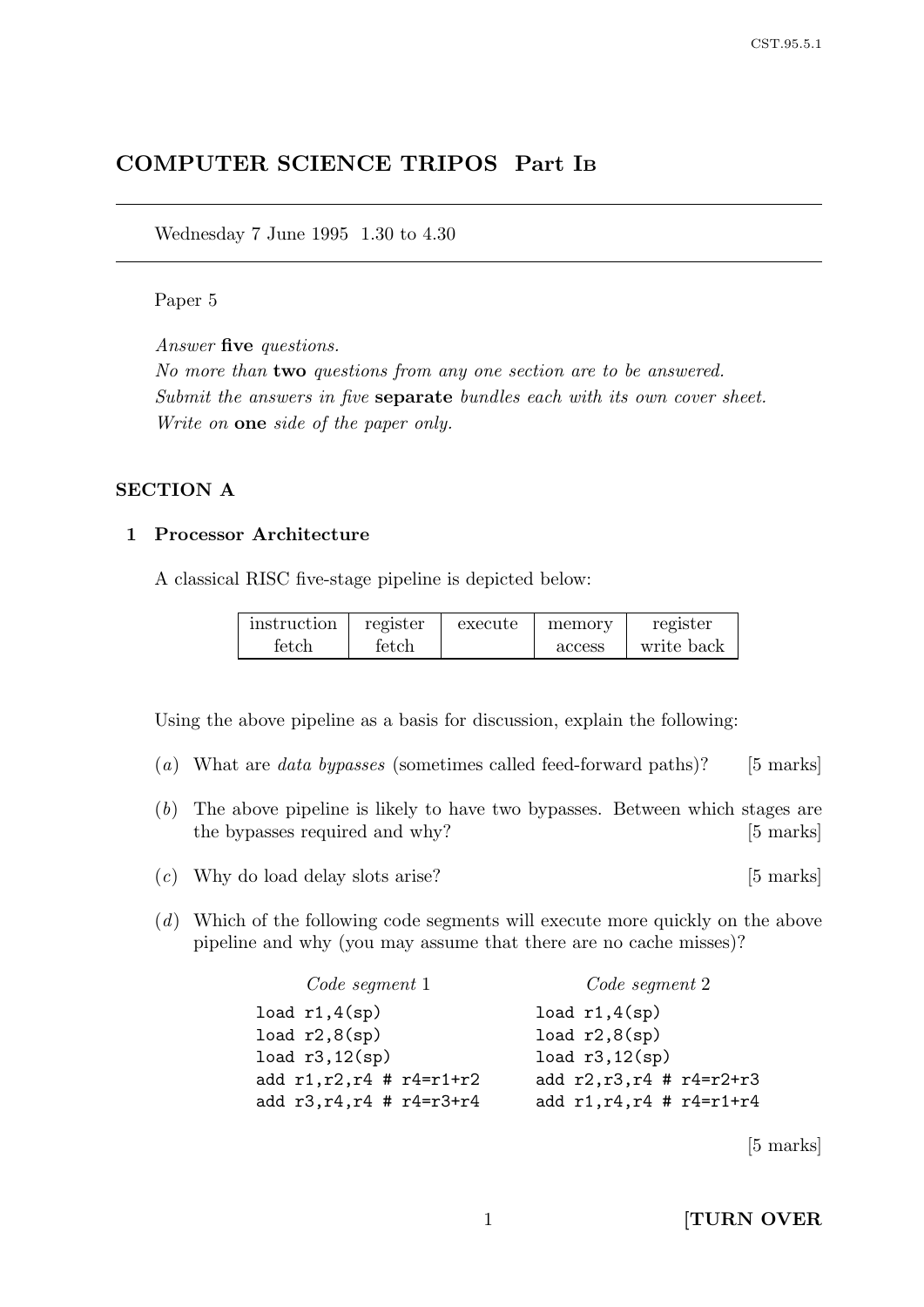## 2 Computer Architecture

Give a simplified schematic of a PC showing the main CPU, its support chips, and bus interface. [10 marks]

Describe how interrupts and bus arbitration are handled in this design. [10 marks]

## 3 Digital Communication I

Compare the functions of a MAC level bridge with an IP router. In what circumstances is it more appropriate to use one than the other? [6 marks]

Discuss the tables inside both bridges and routers used to control the acceptance and forwarding of packets. Indicate both how these tables are used and how information is put in the tables. How quickly can the tables be searched in each case?

[10 marks]

What features might be added to a router or bridge to improve some aspects of network security? [4 marks]

### 4 Graphics

Why are matrix representations used to describe point transformations in computer graphics? [6 marks]

Describe how to represent three different 2D transformations as matrices.

[6 marks]

Explain how to derive a sequence of transformations to achieve the overall effect of performing a 2D rotation about an arbitrary point. [8 marks]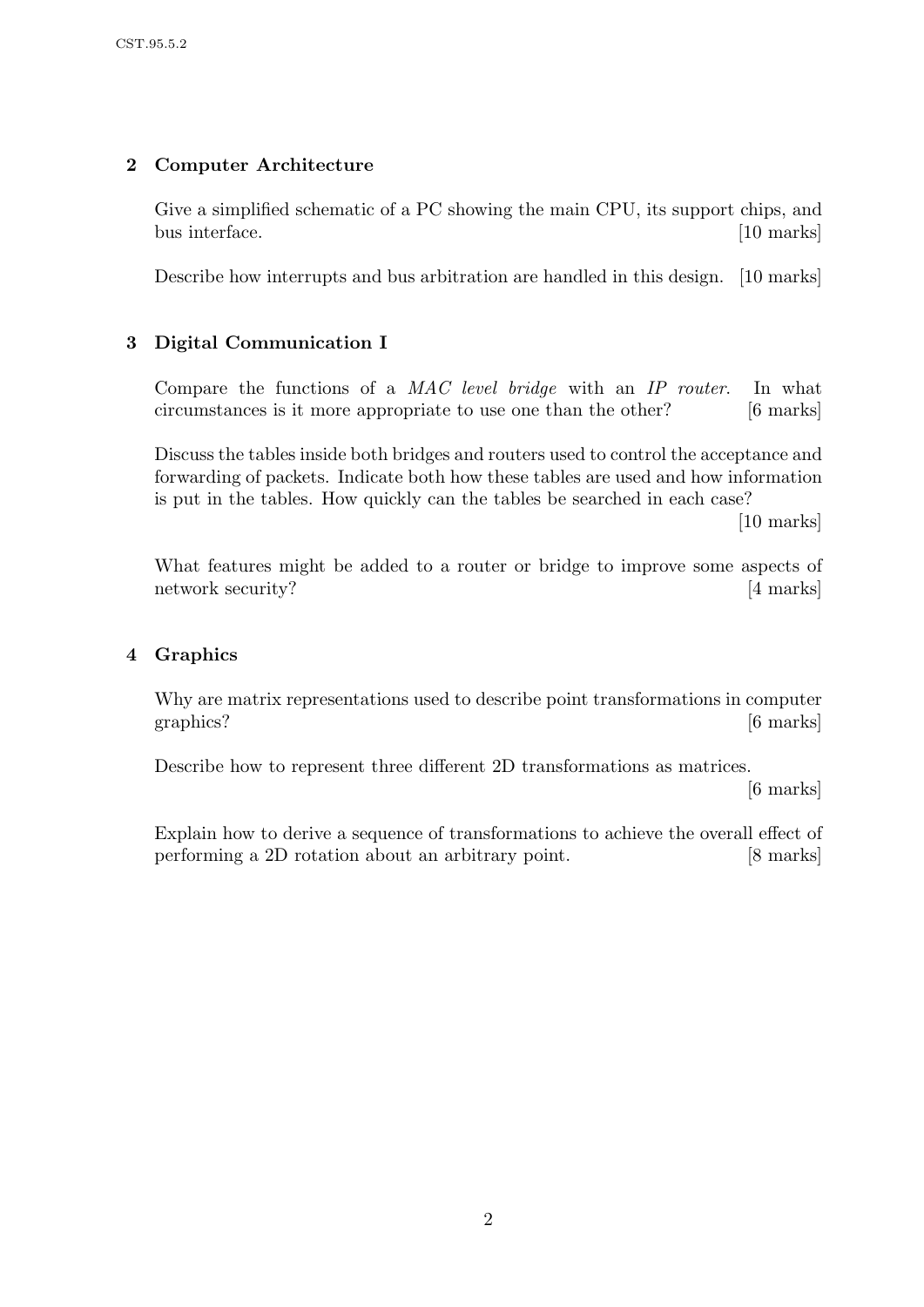### SECTION B

### 5 Programming in C and C++

Students have been set a programming exercise where they are expected to write a subroutine to perform a certain operation, and they have been told that they should write it in the language C. One of the offerings submitted for assessment is the following. The student involved, who had read a book by Dijkstra but not understood it, proudly proclaims that of course this program has not actually been tried on a computer.

Explain what the program is (probably) supposed to do, and identify as many problems with it as you can, given that in this examination questions are expected to be completed in around 30 minutes.

```
typedef unsigned long int thing;
#define swap(p,q) v = p; p = q; q = v;
void fast(thing a[], int left, int write)
{<br>/**********************
   int i, j; * Declare variobles! *
   thing v; ***********************/
   if (write-left > 1)
   \{ v = a[write] ;i = left, j = write;for (;;)
      { while (a [++i] < v};
          while (a[--j] \geq v);
          if (i < j) swap(a[i], a[j]);
          else break;
      }
      fast(a, left, i-1); // re-curse here.
      fast(a, i, write)
   }
} [20 marks]
```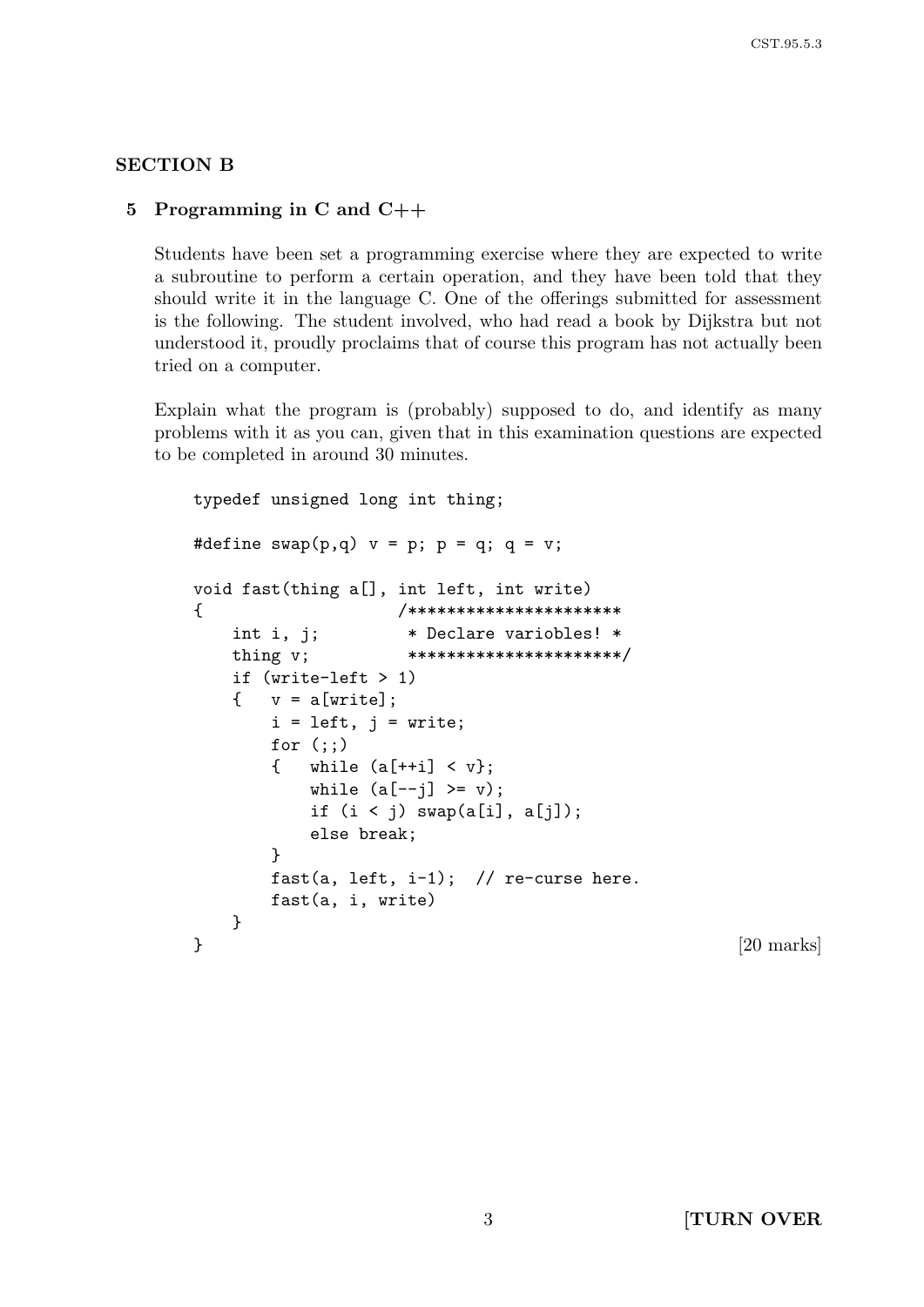## 6 Compiler Construction

Give a BNF syntax for unsigned floating point constants that would allow constants such as

|         | 1.2   | 3E4 | $0.23E - 8$ |                     |
|---------|-------|-----|-------------|---------------------|
| but not |       |     |             |                     |
|         | . 123 | 20. | 21.E4       |                     |
|         |       |     |             | $[6 \text{ marks}]$ |

Construct a finite state machine that could be used in a lexical analyser to read in such floating point numbers. [7 marks]

Show how this finite state machine can be extended to evaluate the floating point number it reads. [7 marks]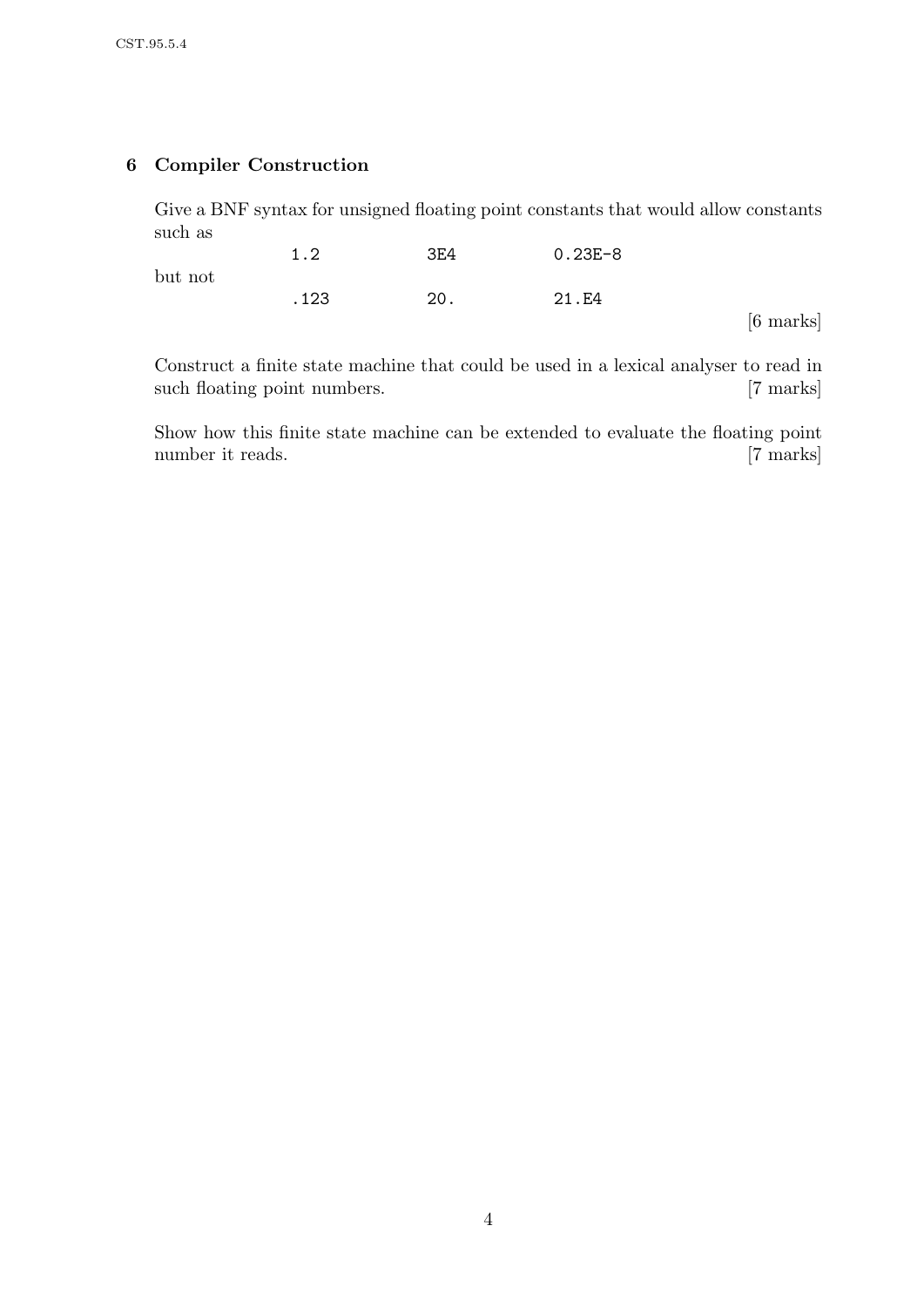### 7 Prolog for Artificial Intelligence

Electricity consumers are supplied with electricity from an electricity generating station. Electricity is distributed from the station to the various consumers through a network of transformers as shown in this diagram:



Nodes C1 to C10 are consumers; nodes T1 to T6 are transformers. Each consumer has a direct connection to only one transformer. Sometimes a transformer may malfunction or need to be taken out of service temporarily.

Devise a data structure in Prolog to represent networks like this. [5 marks]

Write a Prolog procedure to define predicate supplies such that goal supplies  $(X, Y)$  succeeds when there is an electricity supply from node X to node Y in the network. [10 marks]

Explain how to enhance your representation to permit multiple connections which can be used to make a supply around a transformer which has been taken out of service. [5 marks]

Note: The supplies predicate may contain arguments in addition to X and Y at your discretion.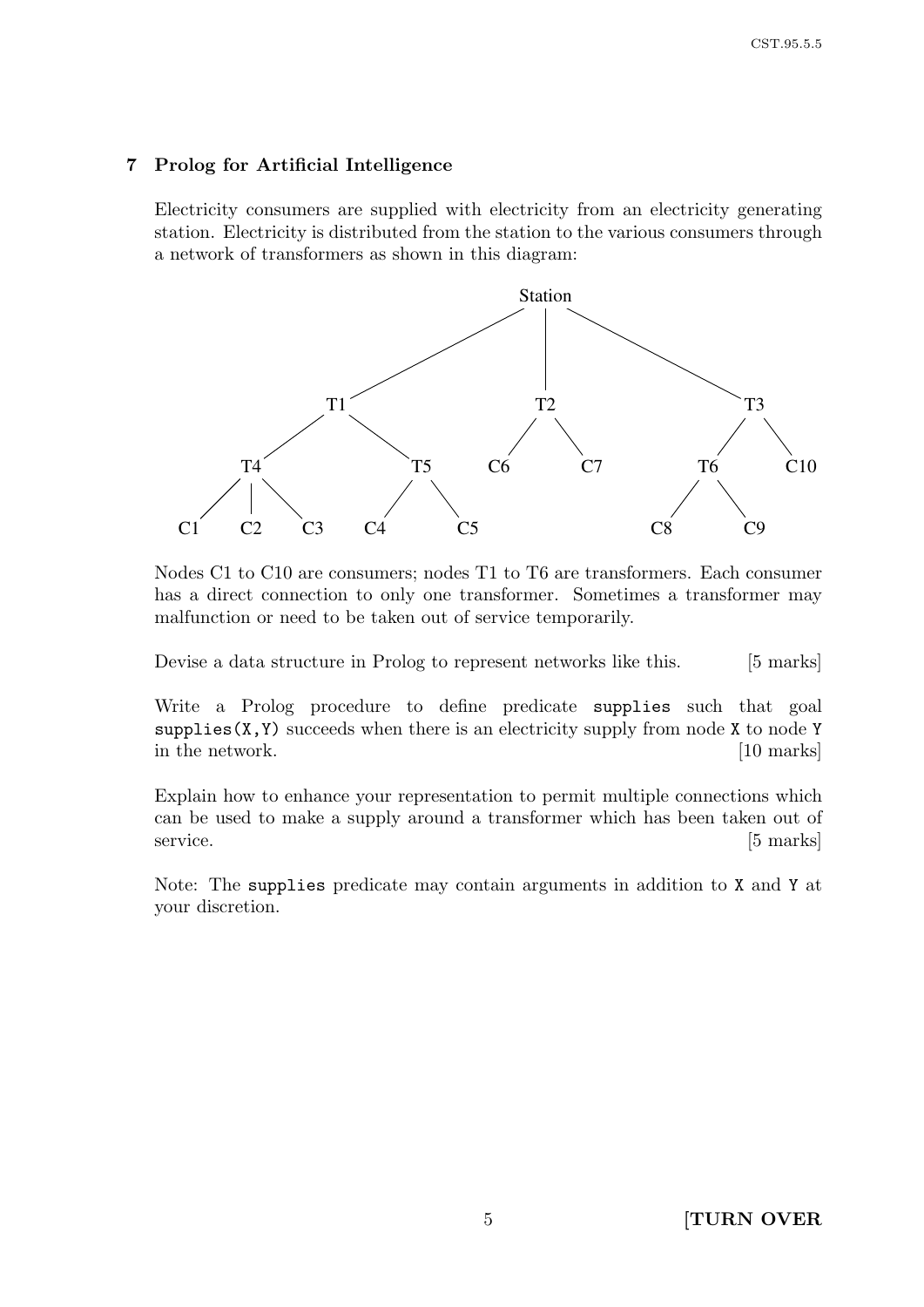### 8 Databases

What forms of error do database normal forms seek to render less probable? [3 marks]

| Define Second Normal Form. | $\left[3 \text{ marks}\right]$ |
|----------------------------|--------------------------------|
| Define Fourth Normal Form. | [4 marks]                      |

Give an example of a database schema that is in 2NF form but *not* in 4NF, showing how it is possible for mutually contradictory data to be recorded. Explain your assumptions about the semantics underlying the database schema. [7 marks]

Are there applications where normal forms are unnecessary or even unhelpful? [3 marks]

### SECTION C

### 9 Logic and Proof

Describe the main features and applications of ordered binary-decision diagrams (OBDDs). [3 marks]

Describe an algorithm for computing OBDDs efficiently. Be careful to distinguish optimisations from essential features of the data structure. [6 marks]

Give an example to demonstrate how the variable ordering can affect the size of the OBDD. [3 marks]

Using the alphabetic ordering on variables, construct OBDDs for

$$
[(P \land Q) \land R] \to [(R \land Q) \land P]
$$

and

$$
(P \lor Q) \land (Q \to P)
$$

 $[4 + 4$  marks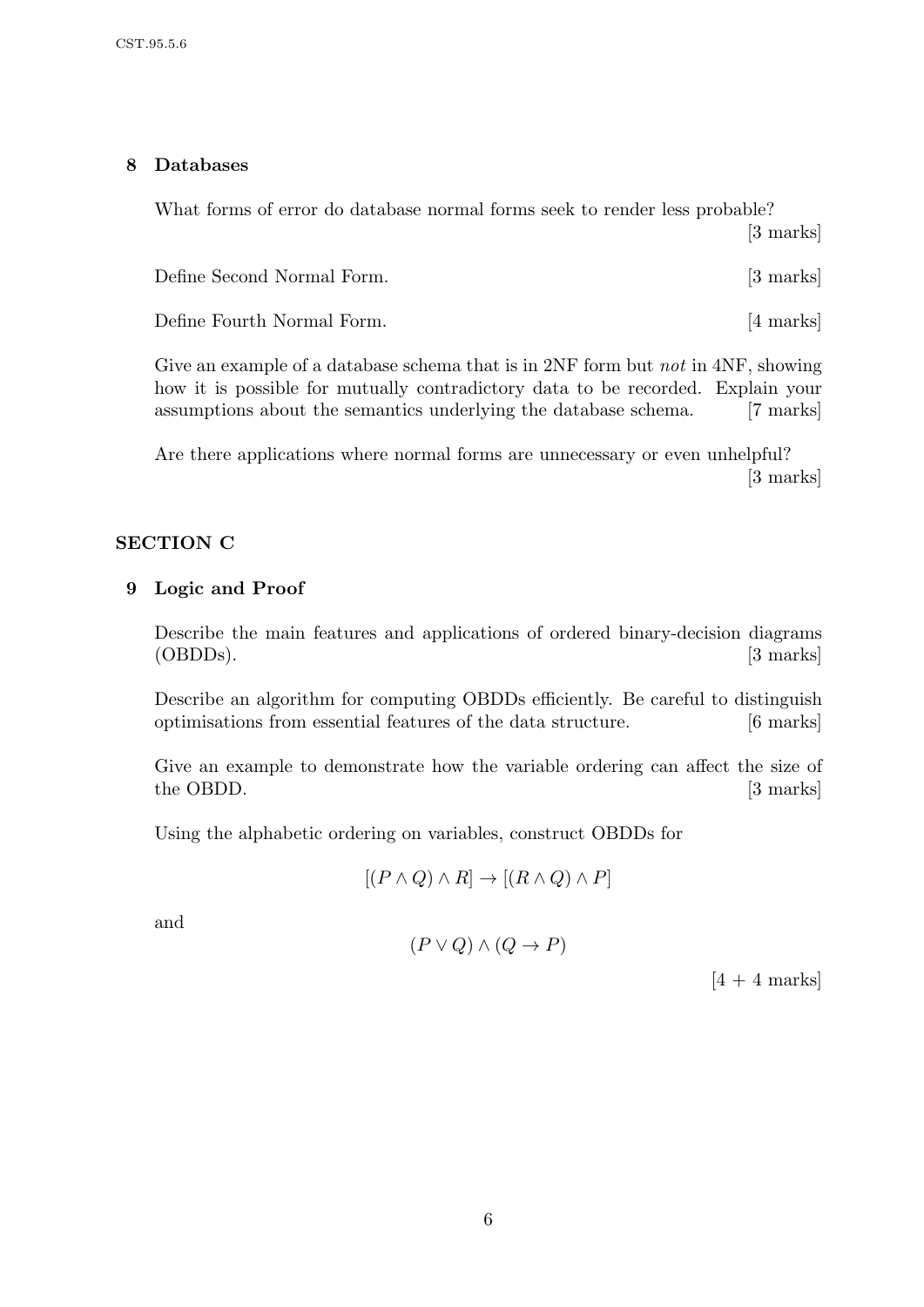### 10 Foundations of Functional Programming

Let 
$$
A \equiv \lambda x \ y. \ y \ (x \ x \ y)
$$
  
\n $\Theta \equiv A \ A$   
\n $\text{succ} \equiv \lambda n \ f \ x. \ f \ (n \ f \ x)$   
\n $\text{true} \equiv \lambda x \ y. \ x$   
\n $\text{false} \equiv \lambda x \ y. \ y$ 

Reduce each of the following  $\lambda$ -terms to normal form (if possible) and to head normal form (hnf) (if possible).

| $\Theta$ suc                | $\Theta$ (suc x)              |
|-----------------------------|-------------------------------|
| $\Theta$ true               | $\Theta$ false                |
| $\Theta$ $(\lambda x. x x)$ | $\Theta$ $(\lambda x. f x x)$ |
|                             |                               |

[12 marks]

If M has no hnf then  $M[N/x]$  has no hnf, for all N. Use this fact to show the following:

If  $M$  has no hnf then  $M$   $N$  has no hnf, for all  $N$ . [8 marks]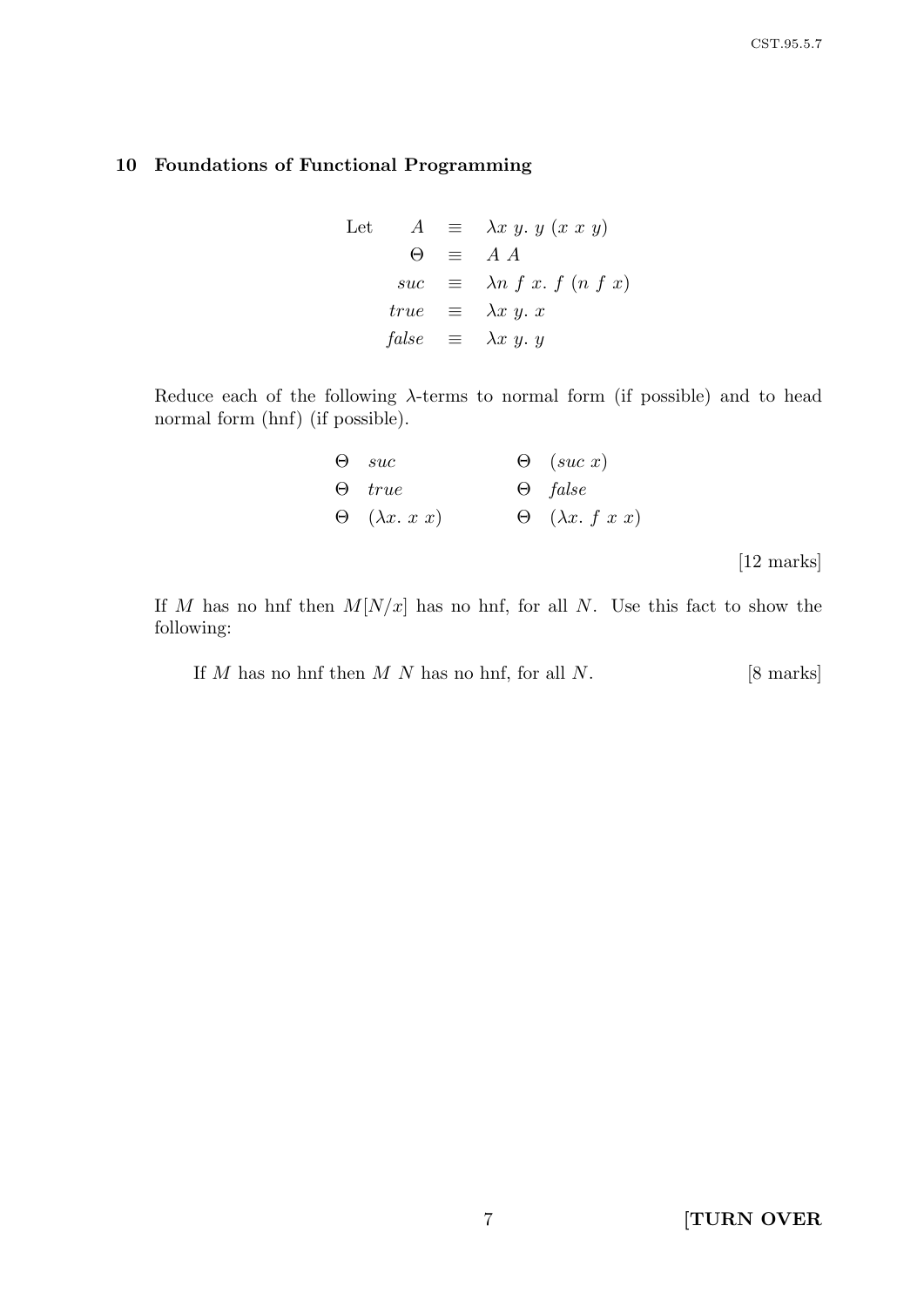### 11 Complexity Theory

Comment on each of the following statements about Computational Complexity. Indicate any places where their wording is not sufficiently precise. For each, decide whether the statement is true, partially true, true but improperly justified, false or just muddled.

- (a) Given a variant on Quicksort that uses a median-of-three procedure to select pivots, it seems hard to identify exactly what ordering of input data will make the quicksort behave worst. But because there are  $N!$  possible different orderings and N! is a bit like  $2^N$  the problem is an NP one.
- (b) If we could solve the Boolean Satisfiability problem efficiently we could use that to simulate the behaviour of any Turing machine and hence solve all other problems efficiently.
- (c) To keep your secret treasure safe you intend to dig out a series of caves and tunnels forming a maze. You invent a graph for which you know a Hamiltonian circuit (for example, you start by putting in edges to make that circuit and then add lots more to make the graph more complicated). The Hamiltonian circuit problem is known to be NP complete, so given just the graph nobody except you will be able to find the Hamiltonian circuit. You wire up the tunnels so that the treasure can only be reached (safely!) by traversing the Hamiltonian circuit. Being arrogant you then pin details of the graph on your door. NP completeness means that your treasure is almost certainly secure.

You should provide a brief overview of any result, construction or proof that you refer to, but you are not expected to work through the details.

[20 marks]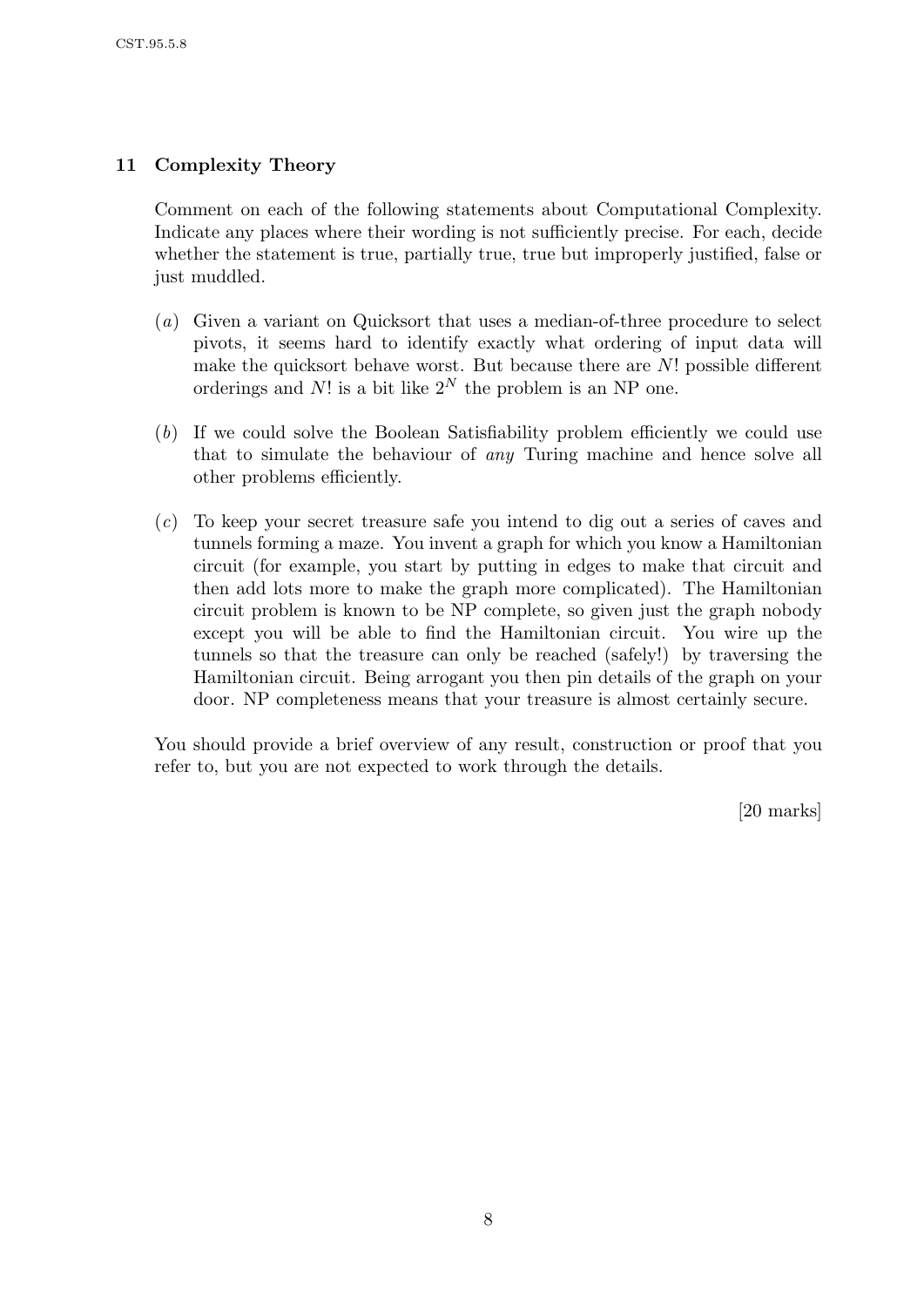#### 12 Semantics

The abstract syntax of IMP commands is given by the following grammar:

 $Com ::=$  skip  $| \; Pvar := Iexp | \; Com ; Com |$ if  $Bexp$  then  $Com$  else  $Com$  | while  $Bexp$  do  $Com$ 

where *Iexp* and *Bexp* are syntactic categories of integer and boolean expressions and Pvar is a set of program variables. Let States be  $[Pvar \rightarrow \mathbb{Z}]$  and Cont, the cpo of *continuations*, be  $[States \rightarrow A_{\perp}]$ , where A is an unspecified set of program answers. A continuation represents what is to be done with the state resulting from the execution of a command in order to return the result of the whole program.

The *continuation semantics* of IMP is defined by giving the meaning  $\llbracket C \rrbracket$  of each  $C \in Com$  as a function which takes a continuation, representing what is to be done when the command has finished, together with a state in which the command is to be executed, and returns an answer:

$$
[\![-]\!]
$$
:  $Com \to (Cont \to (States \to A_\bot)).$ 

One clause of the definition of  $||C||$  is

$$
\llbracket \texttt{skip} \rrbracket \ k \ S = k(S).
$$

Complete the definition of the continuation semantics of IMP commands (expressing their usual behaviour). You may assume that the functions

$$
\begin{aligned}\n\llbracket - \rrbracket & \colon \text{ } \text{I} \exp \to (\text{States} \to \mathbb{Z}) \\
\llbracket - \rrbracket & \colon \text{ } \text{B} \exp \to (\text{States} \to \mathbb{B}) \quad \text{where } \mathbb{B} = \{\text{true}, \text{false}\}\n\end{aligned}
$$

have already been defined.  $[9 \text{ marks}]$ 

Now add a new command abort to *Com* and a new error value *Err* to A. The intended behaviour of abort is immediately to terminate the entire program, returning Err. Extend the continuation semantics of IMP by giving the definition of  $\lceil \text{abort} \rceil$ .  $\lceil 2 \text{ marks} \rceil$ 

Now add two further new command forms:

$$
Com ::= ... | abort | exit | Com or else Com
$$

The intended behaviour of  $(C_1$  orelse  $C_2$ ) is that it executes exactly like  $C_1$  unless  $C_1$  hits an exit command, in which case further execution of  $C_1$  is abandoned and  $C_2$  is executed starting in the state at which  $C_1$  encountered the exit. If  $C_1$  does not encounter an exit then  $C_2$  is ignored. An exit command without an enclosing orelse behaves like abort.